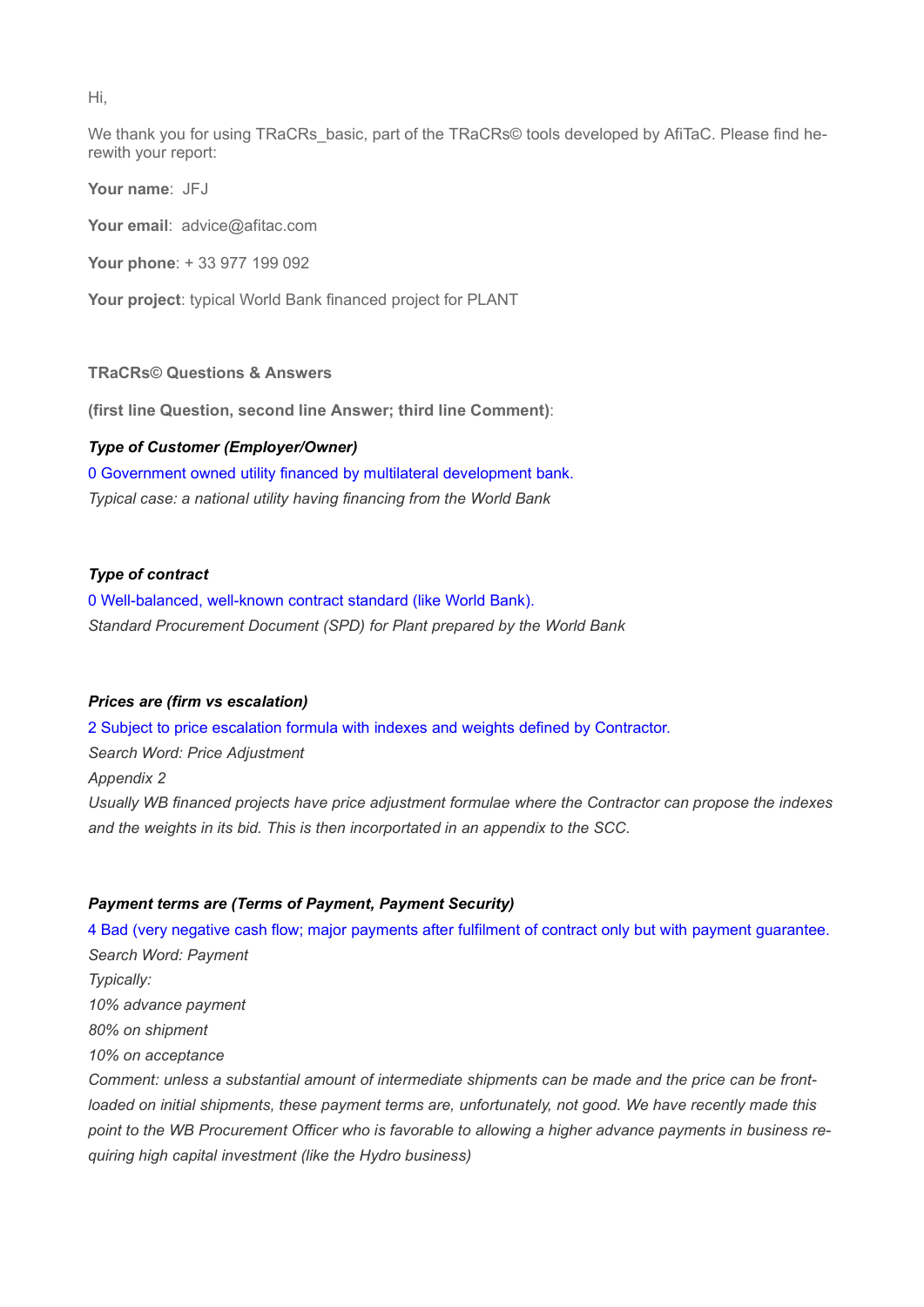## Variation Orders (scope, prior agreement)

3 Contractor is obliged to proceed with variaton orders without prior agreement but only upto a maximum of 15% of contract amount.

Search Word: Change

Clause 39.2

"Prices to be charged by the Supplier for any Related Services that might be needed but which were not included in the Contract shall be agreed upon in advance by the parties ..."

## Bank guarantees (amount, rating clause)

2 Performance Bond 15% or less, Warranty Bond 7.5% or less; no rating clause no revolving bank guarantees.

PCC 13.3.3 The Performance Security shall not be reduced on the date of the Operational Acceptance. Comment: typically, the performance bond is 10%; we are here in a case between 1 and 2 because of the non-reduction and therefore selected answer 2

## Customer bears risk for (Employer's risk/data/FM/Site Risks)

0 Contractor receives compensation for any mistake in Customer's specification, for delays by authorities, for force majeure and for site risks.

## Compensation received for (Claims/Extension of Time etc)

0 Full price relief (cost + overhead & margin) for all disruptive events not under the control of the Contractor. Search Word: claim Clause 45: Contractor's Claim

#### Subcontractor/Supplier selection freedom

1 Worldwide sourcing allowed with few excluded origins; Customer approval only required for major subcontractors/suppliers (representing >10% of contract amount).

Search Word: subcontract

# Clause 19

"The Appendix to the Contract Agreement titled List of Major Items of Plant and Installation Services and List of Approved Subcontractors, specifies major items of supply or services and a list of approved Subcontractors against each item, including manufacturers. Insofar as no Subcontractors are listed against any such item, the Contractor shall prepare a list of Subcontractors for such item for inclusion in such list. The Contractor may from time to time propose any addition to or deletion from any such list. The Contractor shall submit any such list or any modification thereto to the Employer for its approval in sufficient time so as not to impede the progress of work on the Facilities. "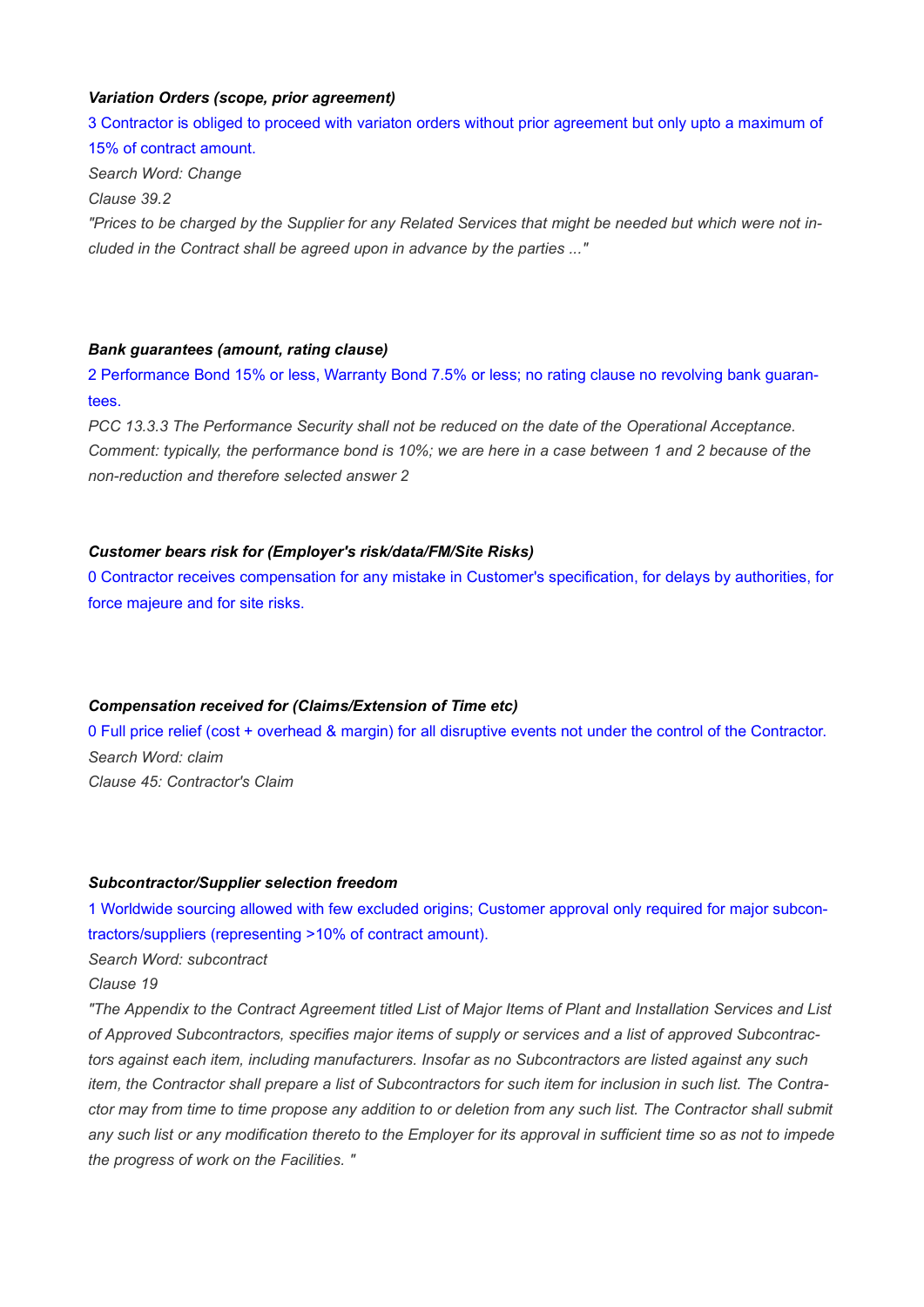#### Currency risk

1 Price is in Contractor's own currency + suppliers/subcontractors from various currencies but with alternatives in different currencies. Bid validity < 3 months.

Comment: we choose reply with risk level 1 here even if the bid validity is often 6 months. In WB tenders, multicurrency bids are allowed which enables the Contractor to set-up a natural hedging between his prices and his costs (proportion of each currency in the price corresponds to proportion of costs). He is therefore less exposed to longer validity periods.

Fiscal Risk (double taxation, transfer of title, payment of import taxes)

1 Contract split into on- and offshore portions and tax treaty in force; title transfer before importation; import taxes by Customer.

Search Word: Ownership, customs clearance, import duties

Clause 14.2, Clause 21.4, Clause 31

Comment: selection between reply 1 and 2 depends on the existence of a tax treaty between the country of the Contractor and the country of the Project

Taking-Over / Provisional Acceptance ("deemed taking-over")

2 Taking-over criteria under Contractor's control but more complicated to reach; Customer cannot use the project before taking-over; no taking-over but extension of time in case taking-over tests cannot take place for reasons not attributable to Contractor ("deemed" acceptance).

Search Word Clause 25

Delay and Performance LDs (Liquidated Damages)

1 Delay and Perf LD rates are reasonable; Delay LD and Perf LD cap each 10% or less and aggregate LD cap 15%; sole and exclusive remedy. Search Words: liquidated damages, Functional Guarantee Clause 26 + Clause 28 Comment: the standard WB conditions do not establish the level of the caps; we have therefore assumed a reasonable solution often observed

Limit of Liability (exceptions/"carve outs")

2 Between 75% and 100% of contract amount; carve-out includes ones above and third party indemnities. Search Word: Limitation of Liability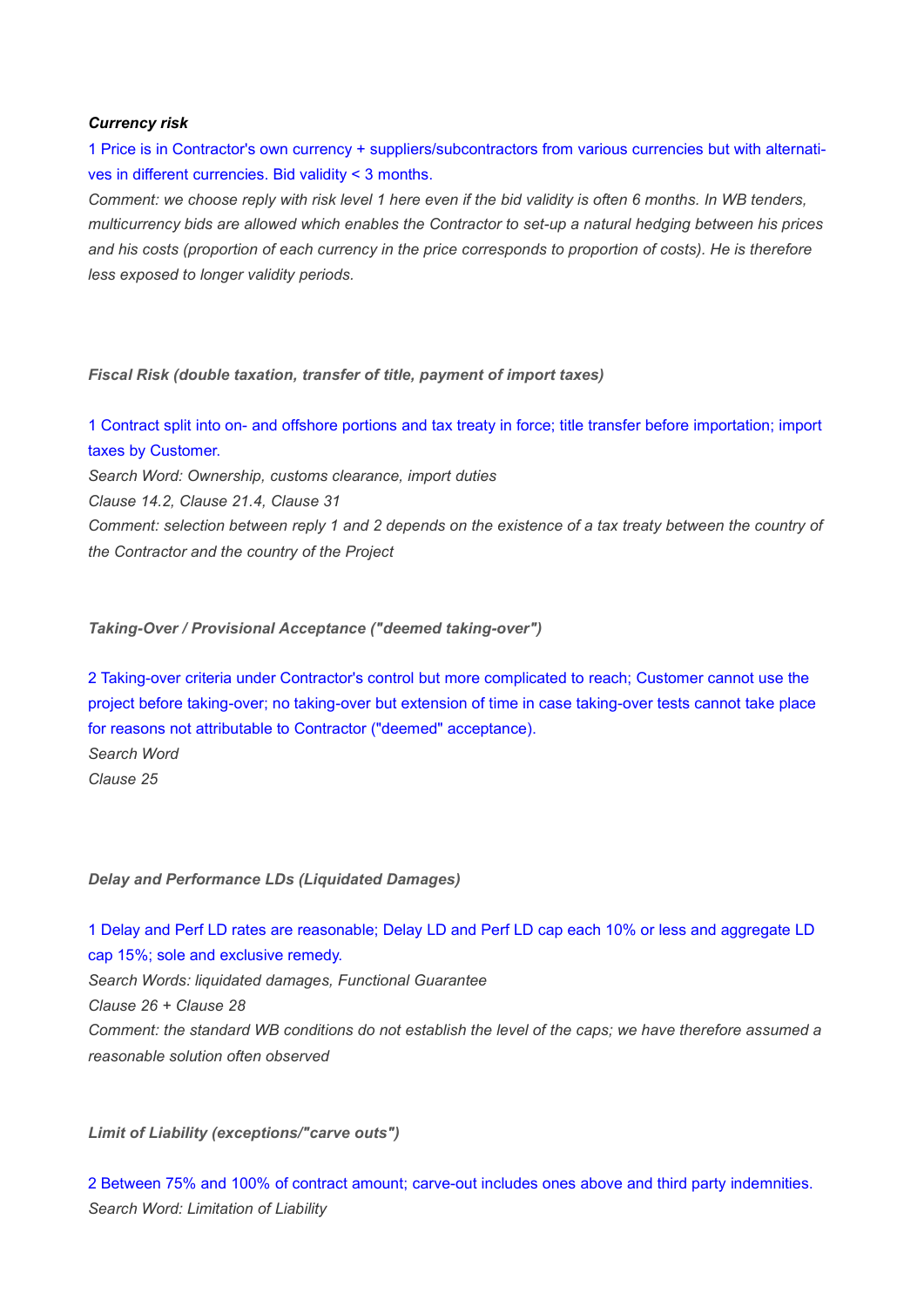Clause 30

Comment: the carve-outs are "repairing or replacing defective equipment, or to any obligation of the Contractor to indemnify the Employer with respect to patent infringement"

Special, indirect and consequential damages

0 Such damages are excluded; loss of revenu, loss of contract, etc are explicitly excluded; no carve-outs/exclusions.

Search Word: Limitation of Liability Clause 30

Contractor's suspension rights

0 Contractor can suspend the works in case of material non-fulfilment by Customer of its responsibilities (overdue payment, insurance, access to site etc). Search Word: Suspension Clause 41.2

Contractor's termination rights

1 Contractor can terminate the contract in case of non-fulfilment of a material Customer obligation and receives full compensation for the works completed + demobisation + cancellation fee. Search Word: Termination Clause 42.3 : Termination by the Contractor

Customer's termination rights

2 Customer can terminate the Contractor for material breach by Contractor; compensation only for extra cost to complete. Search Word: Termination Clause 42.2 Termination for Contractor's Default

Contract Law and Dispute Resolution

2 Contract law from Customer's country but dispute resolution in neutral court or international arbitration in neutral venue.

Search Words: Dispute and Arbitration

Comment: public utilities often are obliged to sign contracts with their own law as contract law but accept ICC or Uncitral arbitration in a neutral venue.